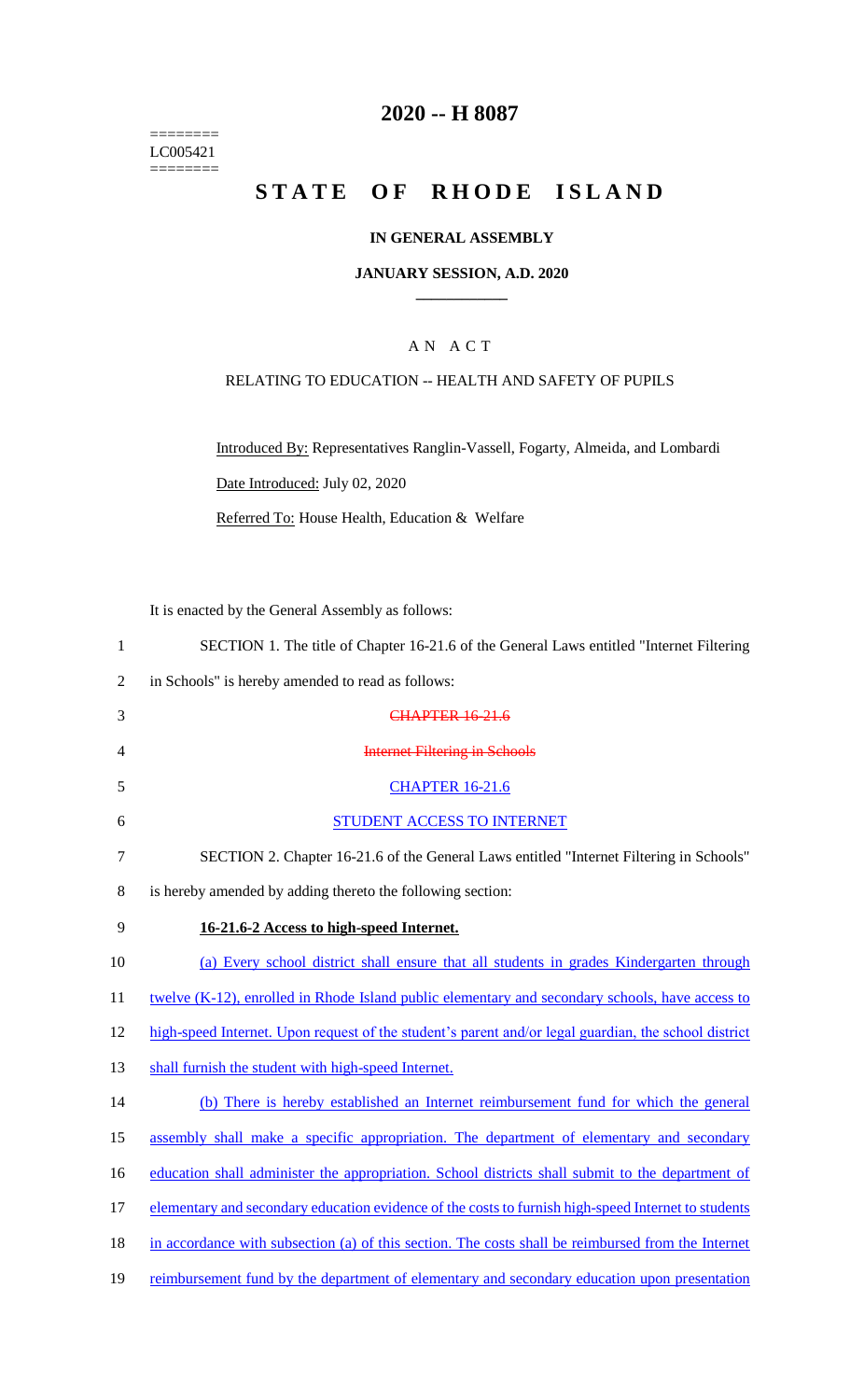- 1 by a school district of the evidence of these costs.
- 
- 2 SECTION 3. This act shall take effect on July 1, 2020.

======== LC005421 ========